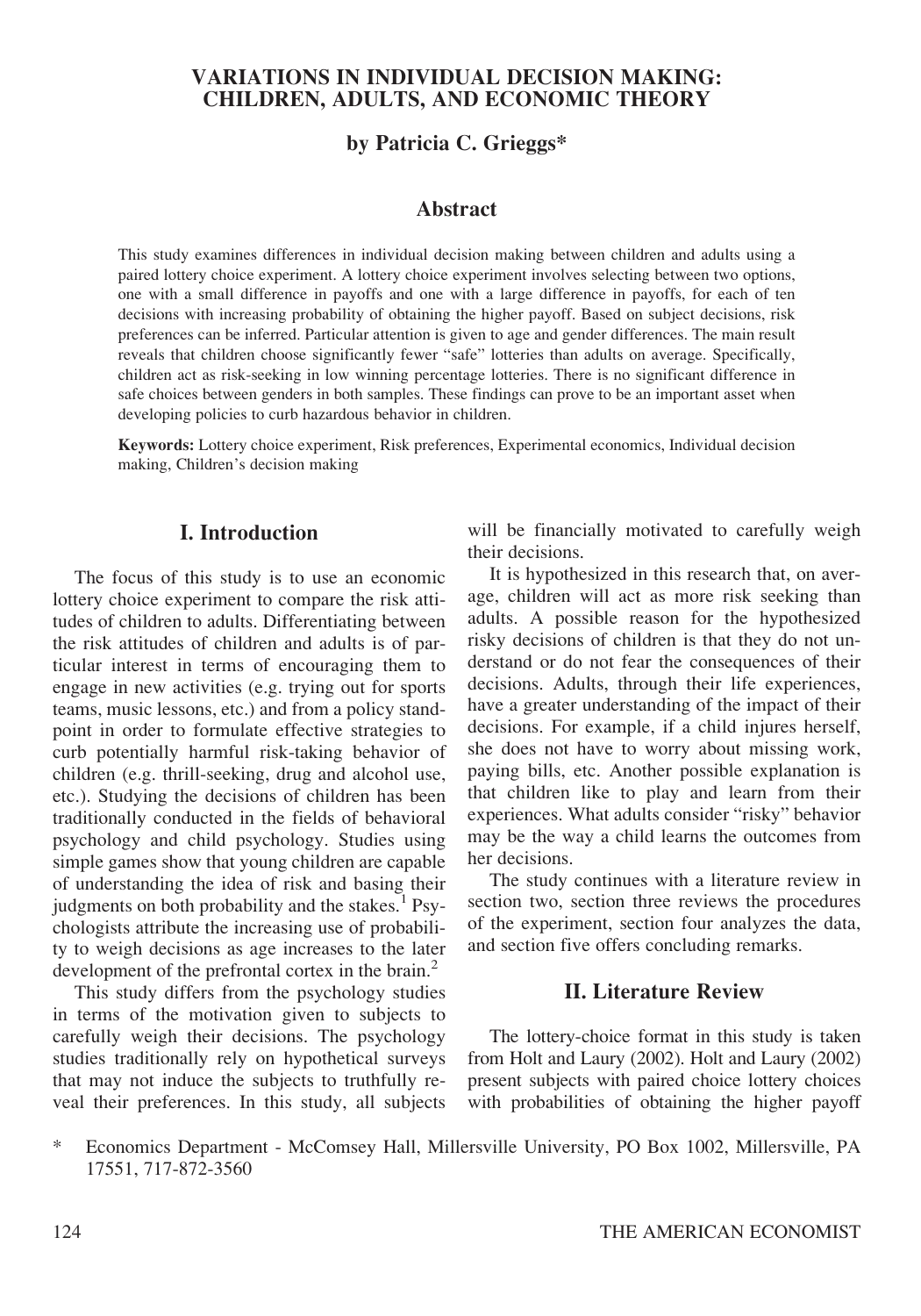ranging from 0.1 to 1. Option A is considered the "safe" choice because of the small difference in lottery payoffs (\$1.60 or \$2.00), while Option B is considered the "risky" choice due to the large difference in lottery payoffs (\$0.10 or \$3.85). A subject's menu of lottery choices is inferred to obtain her risk preference based on a utility function consistent with constant relative risk aversion. Specifically, the switch over point from option A to option B gives an estimate of the subject's relative risk aversion coefficient. A subject acting as risk neutral would always choose the option with the highest expected payoff. For the menu of choices used in Holt and Laury (2002), a person acting as risk neutral would choose the "safe" option for probabilities of 10%–40% and then switch to the "risky" option for probabilities 50%–100%. A person acting as risk seeking would choose the safe option for probabilities 10% to less than 40% then switch to the risky option. A person acting as risk averse would choose the safe option for probabilities 10% to greater than 40% then switch to the risky option.

Results from Holt and Laury (2002) show that subjects significantly increase their level of risk aversion as lottery payoffs increase (by as much as a multiple of 90 above the stated payoffs). Further, this increase in risk aversion is not seen when the increased payoffs are purely hypothetical. This study raises issues in using hypothetical payoffs in experimental research.

The study that most closely relates to this research is Harbaugh, Krause, and Vesterlund (2002). Their study examines whether children (ages 5 to 20) and adults (ages 21 to 64) offer different choices under risk. Instead of using a lottery-choice format, Harbaugh et al. (2002) offer subjects a choice between a gamble and a certain outcome equal to the expected payoff of the gamble for various probabilities of winning the gamble (2%–98%).

Harbaugh et al. (2002) are interested in determining which participants choose the risky decision, whether these choices change with age, and whether participants tend to make choices that were in line with the four-fold pattern of risk attitudes that is consistent with the prospect theory model of risk preferences:

- 1. Risk-seeking over small-probability gains,
- 2. Risk-aversion over high-probability gains,
- 3. Risk-seeking over high-probability losses, and
- 4. Risk-aversion over small-probability losses.

When examining all of the participants over all gambles, participants pick the gamble 56% of the time, and are more likely to gamble over losses than over gains. On average, their results show that participants' are more risk seeking over losses than over gains. An example of risk seeking with losses would be choosing a gamble with the probability of losing many tokens being 70% and the probability of losing zero tokens being 30% versus a certain smaller loss. An example of risk seeking with gains would be choosing a gamble with the probability of gaining many tokens being 30% and the probability of gaining zero tokens being 70% versus a certain smaller gain.

When looking at the proportion of all participants choosing the gamble over its expected value by the probability of getting the payoff and whether the gamble is over a gain or a loss, a clear pattern emerges. Children's behavior over both losses and gains appear consistent with a tendency to underweight low-probability events (e.g. subject views a 10% chance of winning as 5%) and overweight high-probability ones (e.g. subject views an 80% chance of winning as 90%), the opposite of the four-fold pattern. In contrast, adult behavior followed the objective probabilities (i.e. adults were closer to acting as risk neutral according to expected utility theory). over both gains and losses.

Harbaugh et al. (2002) also test rationality. For a subject to be irrational, the subject would choose the certain option on one choice and choose the gamble when presented with another choice between an identical gamble and a higher certain option. Surprisingly, children acted irrationally only slightly more often than adults. Harbaugh et al. (2002) explain this phenomena as the result "that the accumulated experience evaluating risks, making decisions, and bearing the consequences of those decisions that accompanies age somehow moves peoples' risk preferences towards objective probability weighting" (p. 30). Results also show that the number of irrational choices declines when the payoffs increase showing that compensation does affect behavior.

## III. Procedures

The lottery-choice procedures used in Holt and Laury (2002) are used to elicit risk preferences in this study. The payoffs for Option A were \$16.00 and \$12.00. The payoffs for Option B were \$32.00 and \$1.00. Option A is considered the "safe"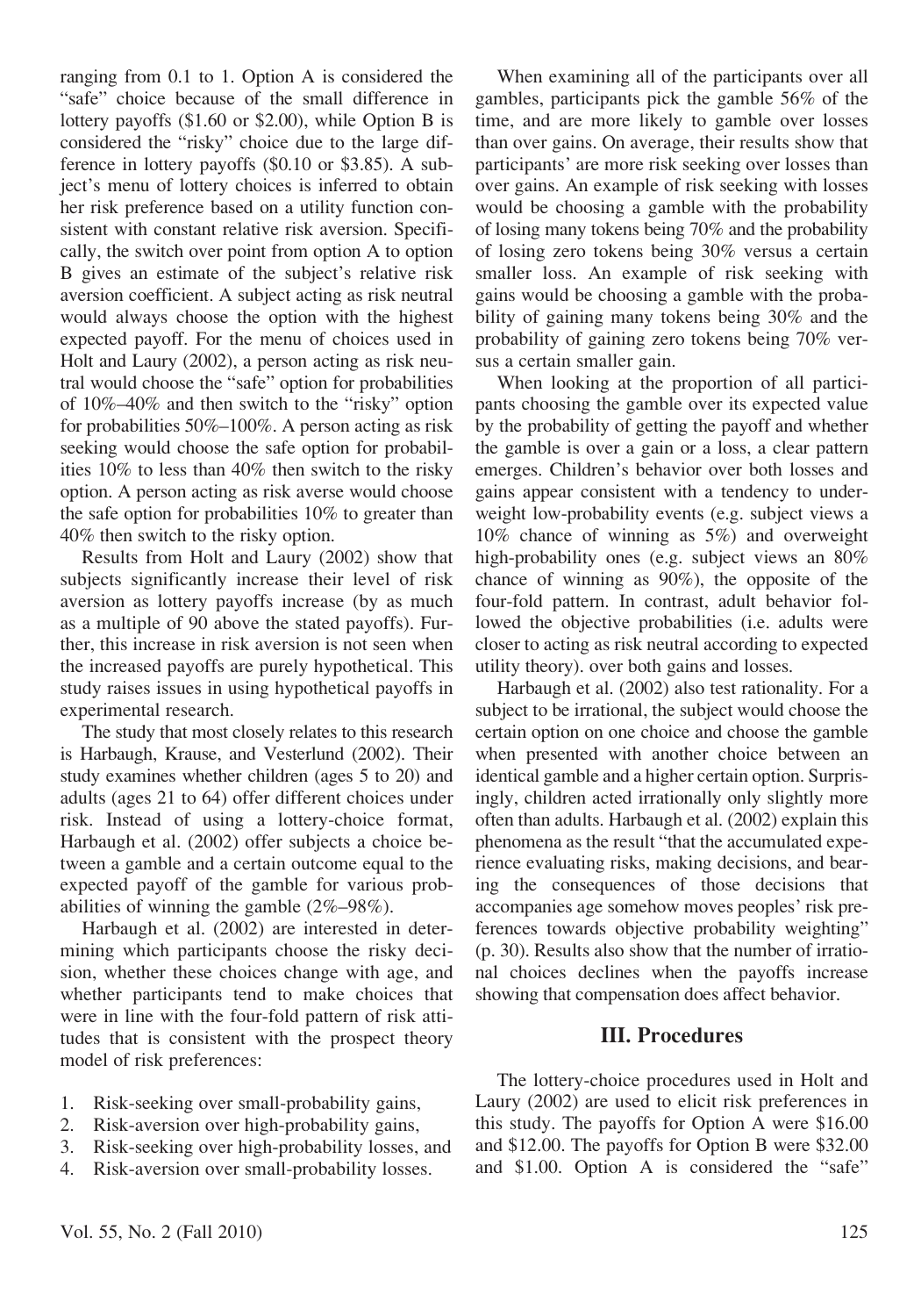choice while Option B is considered the "risky" choice (except in decision 10) because the difference in the payoffs is greater for Option B than Option A (see Appendix 1 for the decision sheet). Although the pay-outs do not change for each option, the probability of obtaining the higher payoff increases as one proceeds down the decision sheet. Since the probability of obtaining the high payoff in the first decision is 0.1, it is expected that choosing Option B indicates risk-seeking behavior. Since the probability of obtaining the high payoff in the tenth decision is 1, it is expected that all subjects will choose Option B due to the certainty of payoff. The decision sheet is designed so that a subject acting consistently with risk neutral behavior will select Option A for the first four decisions and Option B for the last six decisions. $3$  Individuals who have one crossover from selecting Option A to Option B are considered to be following expected utility theory.

The experimental data was gathered in two sessions: the first in a sixth grade classroom (ages 11 and 12) at Centerville Elementary School in Lancaster, Pennsylvania and the second with randomly selected students (average age 21) at Millersville University in Millersville, Pennsylvania. There were 21 subjects comprising of males and females in each session.<sup>4</sup> Subjects were seated among their peers in a classroom.<sup>5</sup> Upon entry, the subject received a packet containing directions, a sample decision sheet and the actual decision sheet. To ensure that identical information was given to each set of subjects, a script was read aloud that reviewed the directions and completed a practice problem. The script for the sixth grade subjects as well as the script for the adult subjects can be found in appendices 2 and 3, respectively.<sup>6</sup>

After the script was read aloud, subjects were taken through an example. The example included the procedure for determining the chosen lottery and payment outcomes by using a decision sheet with different payoffs than the real decision sheet used in this study. The chances of obtaining each payoff however were the same as those on the actual decision sheet. After completing the example and all questions were satisfied, subjects completed the decision sheet.

Upon completion of the decision sheet, a ten sided die was rolled twice. The first die roll indicated the decision that would be used to determine compensation. The second die roll indicated the payoff. For example, suppose that the first die roll was a five and the second die roll was an eight. A five indicates that decision five would be used and an eight indicates the payoff of the chosen option. In this example, an eight for decision five yields \$12.00 if Option A was selected and \$1.00 if Option B was selected.

The payoff mechanisms differed for each session. Adult subjects were paid their earnings privately in cash. Sixth grade subjects were not paid their earnings upon the request of the Millersville University Institutional Review Board and the administration at the elementary school. Therefore, in order to create individual incentive for the sixth grade subjects, they would receive a pizza party if their collective earnings exceeded \$250. If the sixth graders collectively earned less than the \$250 threshold, they received free ice cream at lunch.<sup>7</sup> The \$250 threshold was established by an estimated 25 sixth grade participants multiplied by the average earnings for a person acting risk neutral (\$20) divided by two. The total earnings for the sixth grade subjects were \$345.00, an average of \$16.43 per subject. The average earnings for an adult subject was \$26.05.

A debriefing was conducted at the elementary school to the entire sixth grade class. At the time this experiment was being conducted, the sixth grade at Centerville Elementary School was learning about scientific method. This experiment was presented to the sixth grade by going through the steps of the scientific method in terms that they were familiar with: identification of topic, review of literature, material, procedures, results, and conclusion. Students were taken through an example of the experiment during the procedures section and were notified of their collective earnings when reviewing the results.

## IV. Analysis

The main hypotheses are that children will be more risk seeking than adults and males may be more risk seeking than females. Data are analyzed to see if any significant findings can be drawn from age and gender differences. The total number of safe choices (total number of times Option A was selected) is used as a crude measurement of a subject's risk preference with a higher total number of safe choices indicating greater levels of risk aversion. Tests are conducted comparing sixth grade subjects versus adults and gender effects within each sample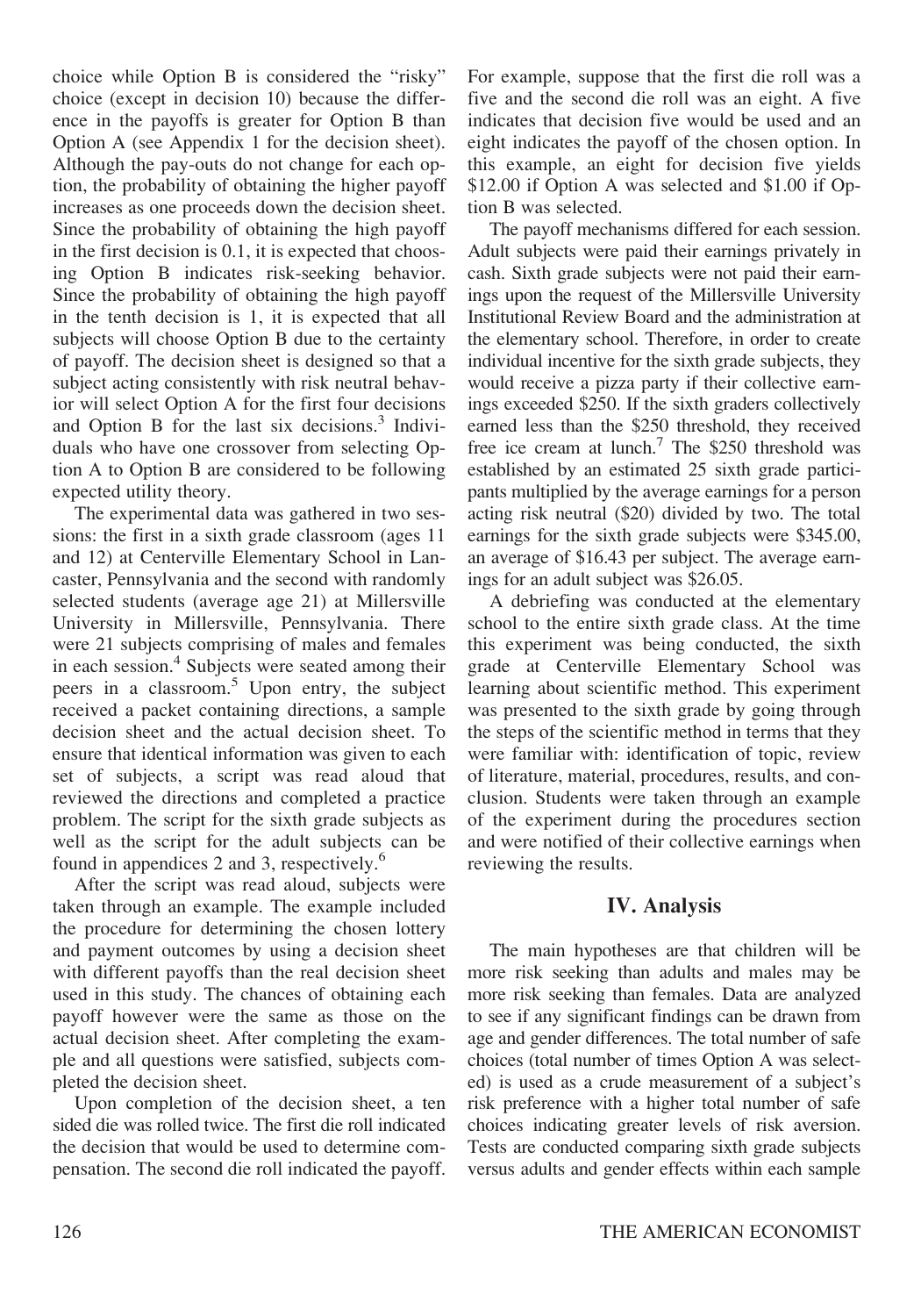using two sample tests and regression analysis. An attempt is also made to account for an interaction of a safe choice with the lottery-winning percentage through the linear probability model.

The data are summarized in Table 1. The first summary statistic examined is the mean, or average. The mean number of safe choices for sixth grade subjects is 4.57 while the mean number of safe choices for adult subjects is 5.76. On average, adults selected more "safe" choices than "risky" choices. The second summary statistic to analyze is the median, or center most point. The median for sixth grade subjects is 5 while the median for adult subjects is 6. The third summary statistic analyzed is standard deviation. The standard deviation for sixth grade subjects is 1.36 which is just slightly more than the standard deviation for adults of 1.34. The final summary statistics analyzed include the maximum number of safe choices and the minimum number of safe choices. For sixth grade subjects, the minimum number of safe choices selected by a subject is two compared to adult subjects with a minimum of three safe choices. For one sixth grade subject, the "risky" choice was selected for all but two decisions, behavior consistent with that of a risk seeker. The maximum number of safe choices for sixth grade subjects is seven compared to a maximum of nine safe choices for adult subjects. For one adult subject, the "safe" choice was selected for every decision except for the tenth decision where the higher payoff was certain showing extremely risk averse behavior.

Two sample t-tests and nonparametric Wilcoxon rank-sum tests were conducted to examine differences in average total safe lottery choices between children and adults. The first test showed that adults chose significantly more safe lotteries than four (t-test p-value of 0.0000113), but children did not (t-test p-value of 0.0694). Four is the number of safe lotteries that aligns with risk neutral preferences according to expected utility theory. On average, adults acted with behavior consistent with risk aversion to a greater degree than sixth grade subjects. The second test showed adults chose significantly more safe lotteries than children (t-test p-value of 0.012; Wilcoxon rank-sum test p-value of 0.010). Finally, both tests do not find a significant difference in the total number of safe choices between genders at the 10% significance level for each sample of ages.<sup>8</sup>

Figure one shows the relative frequency for each lottery winning percentage for sixth grade subjects, adult subjects, and risk neutrality. The figure shows that for a low lottery winning percentage, sixth grade subjects' behavior was dramatically more risk seeking than adult behavior. Adult behavior closely mimicked risk neutrality in their lotteries. For high lottery winning percentages, adult behavior again was closer to risk neutrality than sixth grade behavior, although these differences are not as pronounced as the low-winning percentage lotteries.

## Regression Analysis

Two separate regressions were run to analyze the outcome of safe decisions. The first regression using Ordinary Least Squares has a dependent variable of the total number of safe decisions and independent variables of age (adult=1), gender (male=1), and if the decisions of a participant followed expected utility theory (subject made one switch from selecting Option A to selecting Option B). Results from the first regression can be found in Table 2.

Regression results show that being an adult is a significant factor in determining the total number of safe decisions because the adult variable has a p-value

|                           | Adult Full<br>Sample | Adult<br>Male | Adult<br>Female | Sixth Grade Full<br>Sample | Sixth Grade<br>Male | Sixth Grade<br>Female |
|---------------------------|----------------------|---------------|-----------------|----------------------------|---------------------|-----------------------|
| Mean                      | 5.762                | 6             | 5.444           | 4.571                      | 4.556               | 4.583                 |
| Median                    |                      | h             | n               |                            |                     |                       |
| Mode                      |                      |               |                 |                            |                     |                       |
| <b>Standard Deviation</b> | 1.338                | 1.537         | 1.014           | 1.363                      | 1.014               | 1.621                 |
| Range                     |                      |               |                 |                            |                     |                       |
| Maximum                   |                      |               |                 |                            |                     |                       |
| Minimum                   |                      |               |                 |                            |                     |                       |
| n                         |                      | 12            |                 |                            |                     |                       |

TABLE 1. Summary Statistics of Total Safe Lottery Choices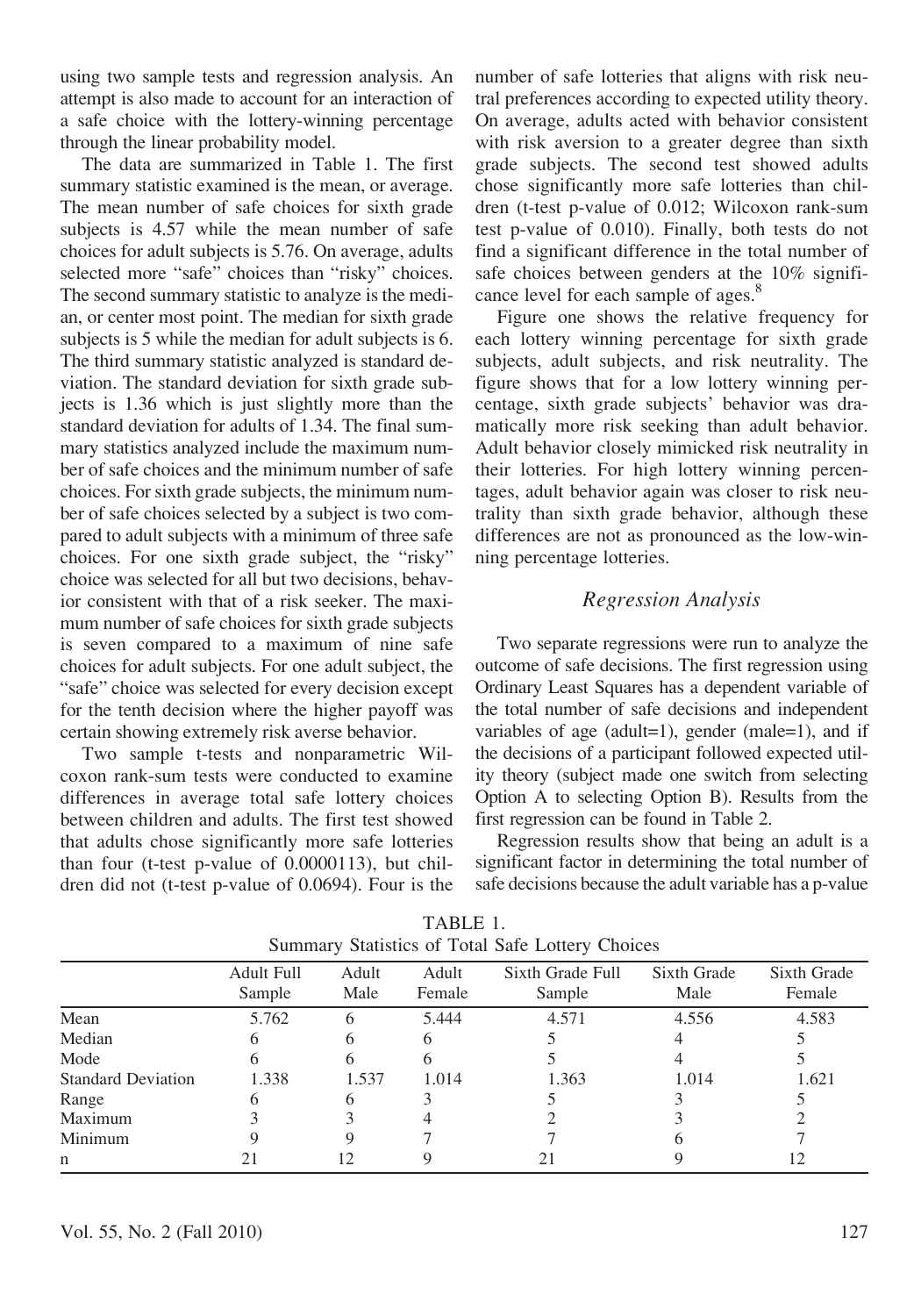of 0.035. Adults choose 1.13 more safe lotteries than children on average. Results show that gender and whether or not expected utility theory is followed are not significant factors in determining the total number of safe decisions, as they have p-values of 0.588 and 0.946, respectively. These regression results support the two-sample test results.

The second regression attempts to confirm the findings in Figure 1, relating the probability of choosing the safe lottery to the subject's gender  $(male=1)$ , age (adult=1), and lottery winning percentage. A logit regression with a binary dependent variable of lottery choice (safe $=1$ ) is used. Since each subject made ten lottery choices, these

TABLE 2. OLS Estimates of Total Safe Lottery Choices

|                              |       | Coefficient Standard Error t-Stat P-value |       |       |  |  |  |  |
|------------------------------|-------|-------------------------------------------|-------|-------|--|--|--|--|
| Constant                     | 4.448 | 0.379                                     | 11.74 | 0.000 |  |  |  |  |
| Adult                        | 1.134 | 0.517                                     | 2.19  | 0.035 |  |  |  |  |
| Male                         | 0.254 | 0.465                                     | 0.55  | 0.588 |  |  |  |  |
| <b>EUT</b>                   | 0.039 | 0.571                                     | 0.07  | 0.946 |  |  |  |  |
| $n = 42$                     |       |                                           |       |       |  |  |  |  |
| $Y =$ Number of Safe Choices |       |                                           |       |       |  |  |  |  |
| $R^2 = 0.178$                |       |                                           |       |       |  |  |  |  |

observations are not independent. To account for the dependency across observations, the standard errors are clustered by subject. $9$  For the logit regression to be consistent with Figure 1, the coefficient on the lottery winning-percentage is expected to be negative, because Figure 1 shows the average number of safe lottery choices decreasing as the lottery winning-percentage increases. The coefficient on the interaction term is expected to be negative. A negative interaction coefficient suggests that, as the winning-percentage increases, adults are less likely than children to choose the safe lottery. Finally, due to the lower percentage of children choosing the safe lottery in low-winning percentages, the coefficient on adults is expected to be positive.

Results from this regression can be found in Table 3.

All coefficients match their expected signs and are significant. To further explain how the independent variables influence the probability of choosing the safe lottery, Figure 2 displays 95% confidence bands of the regression's predicted probability of choosing the safe lottery for different values of the independent variables. The confidence intervals do not overlap for the 10%-50% winning percentage lotteries, indicating that



FIGURE 1. Percentage of Safe Lottery Choices.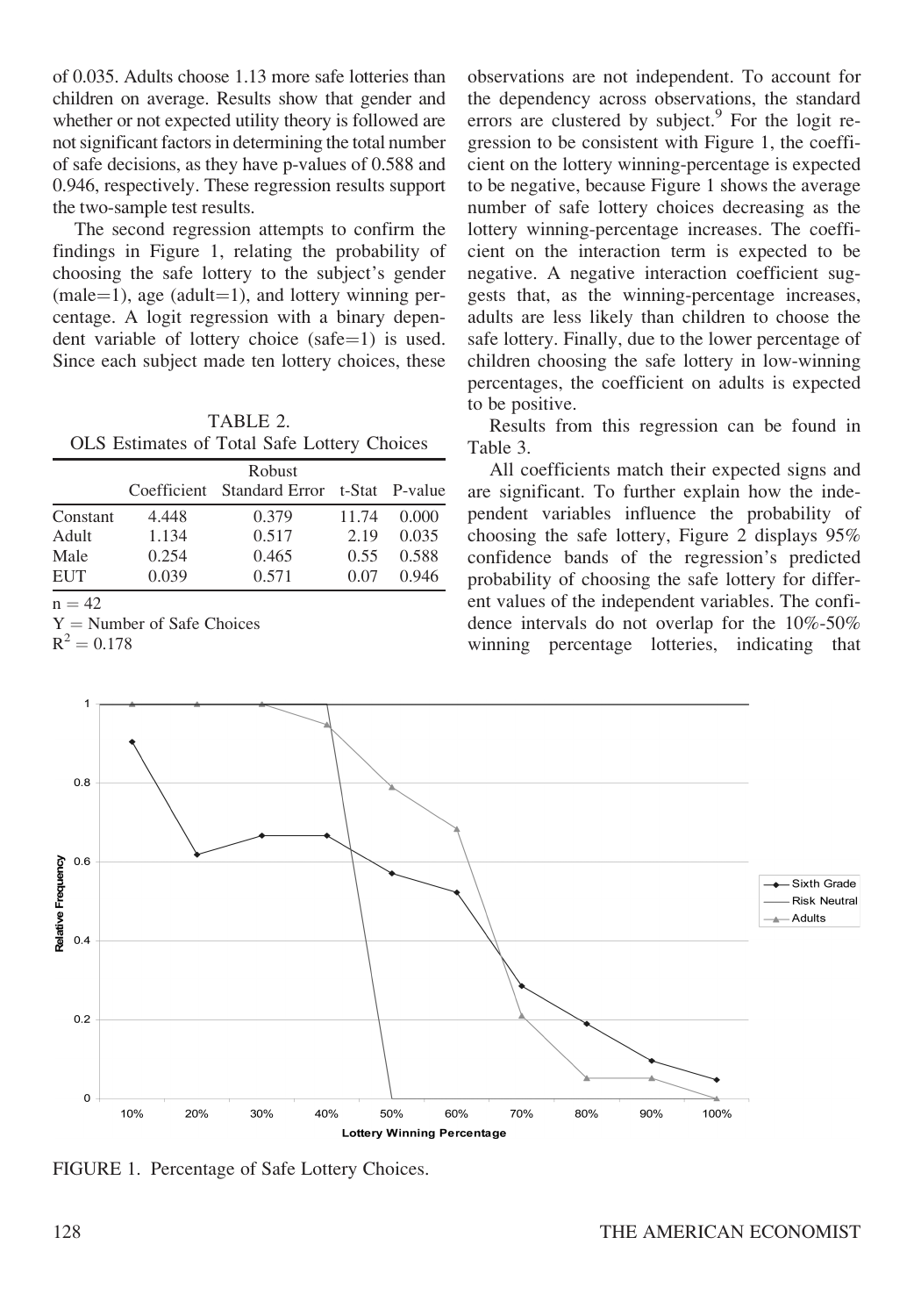children are significantly less likely than adults to choose the safe lottery for these winning percentages. The confidence bands overlap for the remaining lottery winning percentages. The confidence bands support the observation from Figure 1, suggesting that adults are less likely to deviate from the risk neutral pattern of lottery-choices.

| TABLE 3.                                    |
|---------------------------------------------|
| Clustered Logit Regression Estimates of the |
| Probability of Choosing the Safe Lottery    |

|               | Coefficient | Clustered-<br><b>Robust</b><br>Standard<br>Error |         | t-Stat P-value |
|---------------|-------------|--------------------------------------------------|---------|----------------|
| Constant      | 2.221       | 0.509                                            | 4.36    | 0.000          |
| Adult         | 5.172       | 1.590                                            | 3.25    | 0.001          |
| Win $%$       | $-4.470$    | 0.847                                            | $-5.28$ | 0.000          |
| Adult*Win $%$ | $-7.511$    | 2.544                                            | $-2.95$ | 0.003          |
| $n = 420$     |             |                                                  |         |                |

 $Y =$ Safe Choice

 $R^2 = 0.416$ 

 $p = 0.000$ 



This study examines individual decision making between children and adults using a lottery choice experiment. A lottery choice experiment involves selecting between two options, one with a small difference in payoffs and one with a large difference in payoffs, for each of ten decisions with increasing probability of obtaining the higher payoff. Based on subject decisions, risk preferences can be inferred. Particular attention focuses on age and gender differences. The two main hypotheses are children will act as if more risk seeking than adults and males will act as if more risk seeking than females. The main result reveals that children choose significantly fewer "safe" lotteries than adults on average. Specifically, children are more likely to act as risk seekers in low winning percentage lotteries. Also, there were no gender differences in the choices for both sets of subjects. To contrast with these results, Harbaugh et al. (2002) found that children were more likely than adults to choose the safe option in low winning percentage lotteries and



FIGURE 2. Probabilty of Choosing the Safe Lottery.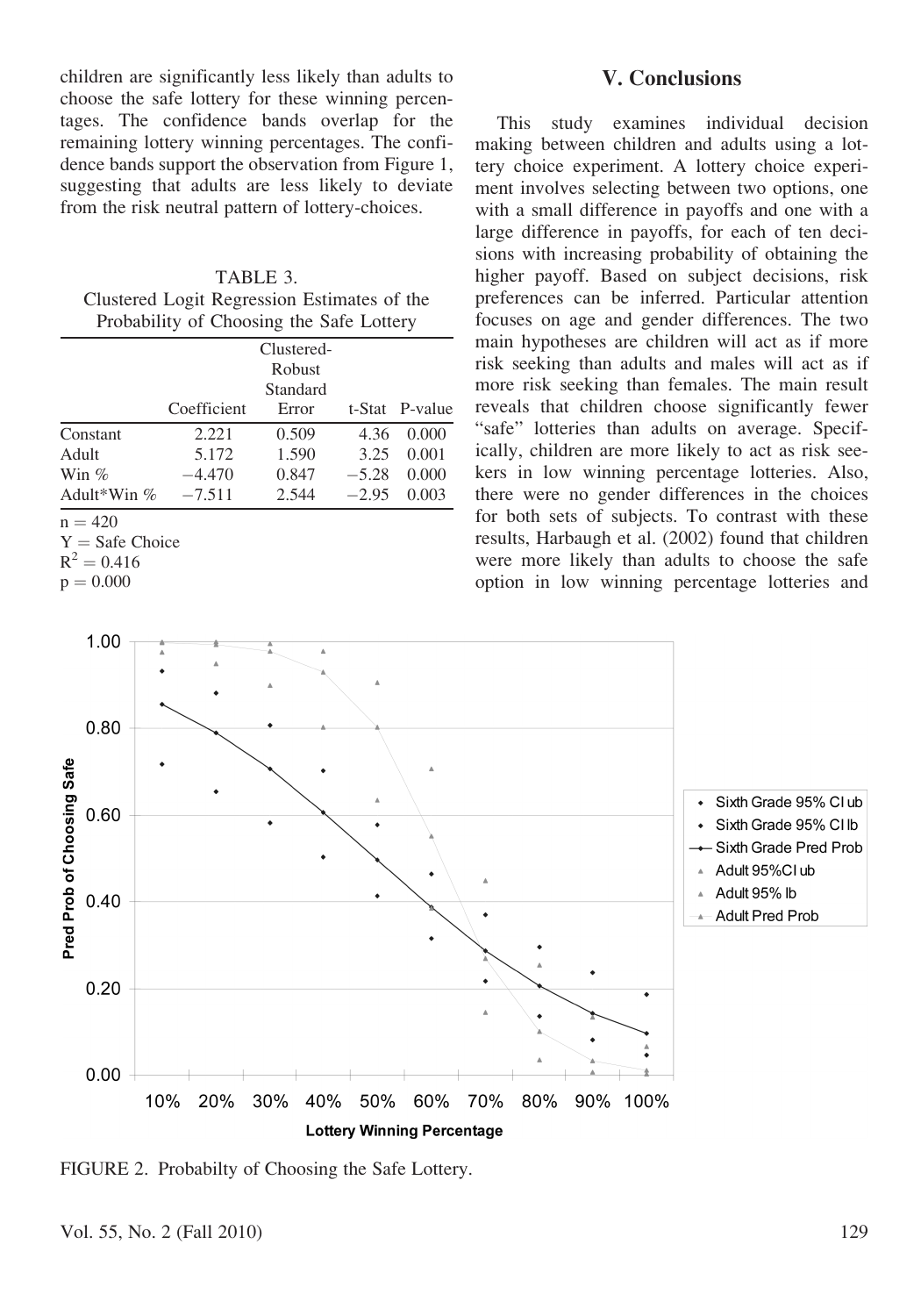less likely than adults to choose the safe option in high winning percentage lotteries.

As noted in endnote 8, a significant number of child subjects exhibited decisions not consistent with expected utility theory. If these decisions are removed from the sample, all significance in results reported in the previous section is lost. While previous research has noted that the decisions of some child subjects fail a rationality test (e.g. Levin et al. (2007), Harbaugh et al. (2002)), the number of inconsistent choices offered by child subjects in this research is greater than that reported in previous research. The incentive structure used in this experiment (a necessary condition to gain Institutional Review Board approval to conduct the research) may have contributed to the results of this study in a number of ways. First, the children could have placed a higher value than adults on the amount of money at stake on the decision sheet. If this is the case, then Holt and Laury (2002) suggest the safe choices among children would have been greater than adults. This study found the opposite. However, since the children were paid collectively at a later date while the adults received their cash payment immediately, the incentive structure may not have enough to provide a salient experiment for the children. Holt and Laury (2002) show that safe choices decrease in hypothetical compared to actual payments.

Another explanation of the experimental results that cannot be ignored is that children exhibit a playfulness lacking in adults and learn through the trial and error of their experiences. With the (perhaps) low incentives given to children to carefully weigh their decisions, children may have "experimented" by choosing the risky option in low probability lotteries just to learn from the experience. What is measured as risky behavior according to expected utility may be an attempt by children to judge future decisions from the outcome of their lottery-choice decision. In this sense, it could be possible for adults to learn from children and learn more through experience rather than being afraid to take chances.

## Appendix 1

#### Actual Decision Sheet

Gender (circle one): M F

 $\Delta$   $\sigma$ e

|                | Option A                          | Option B                          | Your Choice A or B |
|----------------|-----------------------------------|-----------------------------------|--------------------|
| Decision 1     | \$16.00 if throw of die is 1      | \$32.00 if throw of die is $1$    |                    |
|                | \$12.00 if throw of die is $2-10$ | \$1.00 if throw of die is $2-10$  |                    |
| Decision 2     | \$16.00 if throw of die is $1-2$  | \$32.00 if throw of die is $1-2$  |                    |
|                | \$16.00 if throw of die is $3-10$ | \$1.00 if throw of die is $3-10$  |                    |
| Decision 3     | \$16.00 if throw of die is $1-3$  | \$32.00 if throw of die is $1-3$  |                    |
|                | \$12.00 if throw of die is $4-10$ | \$1.00 if throw of die is $4-10$  |                    |
| Decision 4     | \$16.00 if throw of die is $1-4$  | \$32.00 if throw of die is $1-4$  |                    |
|                | \$12.00 if throw of die is $5-10$ | \$1.00 if throw of die is $5-10$  |                    |
| Decision 5     | \$16.00 if throw of die is $1-5$  | \$32.00 if throw of die is $1-5$  |                    |
|                | \$12.00 if throw of die is $6-10$ | \$1.00 if throw of die is $6-10$  |                    |
| Decision 6     | \$16.00 if throw of die is $1-6$  | \$32.00 if throw of die is $1-6$  |                    |
|                | \$12.00 if throw of die is $7-10$ | \$1.00 if throw of die is $7-10$  |                    |
| Decision 7     | \$16.00 if throw of die is $1-7$  | \$32.00 if throw of die is $1-7$  |                    |
|                | \$12.00 if throw of die is $8-10$ | \$1.00 if throw of die is $8-10$  |                    |
| Decision 8     | \$16.00 if throw of die is $1-8$  | \$32.00 if throw of die is $1-8$  |                    |
|                | \$12.00 if throw of die is $9-10$ | \$1.00 if throw of die is $9-10$  |                    |
| Decision 9     | \$16.00 if throw of die is $1-9$  | \$32.00 if throw of die is $1-9$  |                    |
|                | \$12.00 if throw of die is $10$   | \$1.00 if throw of die is $10$    |                    |
| Decision 10    | \$16.00 if throw of die is $1-10$ | \$32.00 if throw of die is $1-10$ |                    |
| Decision used: | Die Throw:                        | Your earnings:                    |                    |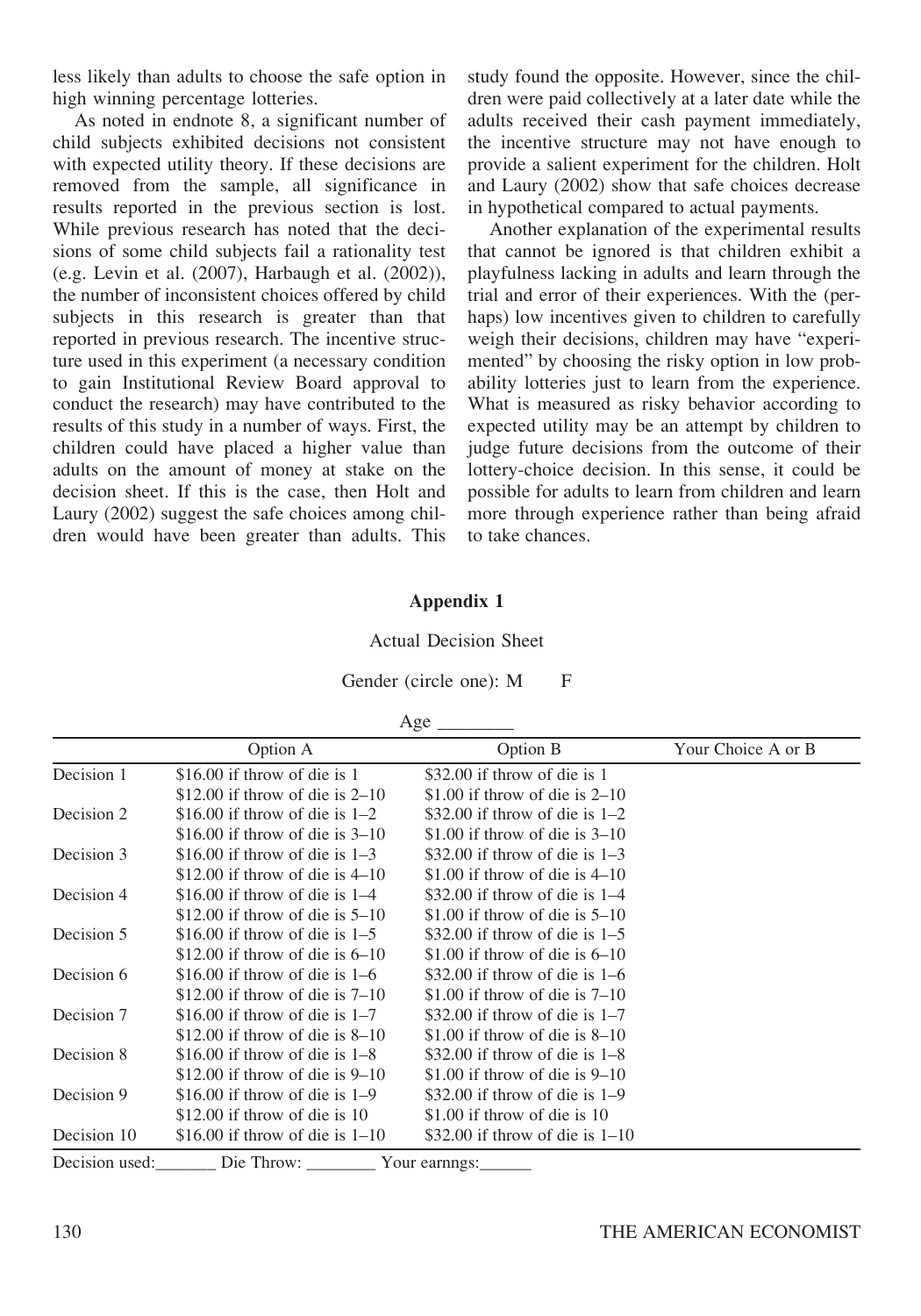## Appendix 2

#### Sixth Grade Script

Students are seated in a classroom type setting. Each student will receive a packet containing directions, an example paper, and a decision sheet.

We are going to do an experiment. It will take about 30 minutes. You will choose between two options for ten different problems. Based on your answers, you will earn money towards a sixth grade class prize. You personally will not earn cash, but you will receive a prize. You and your classmates will receive free ice cream at lunch for participating. However, if you and your classmates earn more than \$250 collectively, you will have an entire sixth grade class pizza party so it is important that you choose your decisions wisely.

How much you are able to earn for your class depends on your choices. Pay attention, because the better you understand things, the better your chance to get the pizza party. There are no right or wrong answers so please do not consult your neighbor for help. In front of you are a set of directions. Please read them to yourself as I read them out loud to you.

The sheet of paper in front of you shows ten decisions. Hold up the decision sheet. Each decision is a choice between "Option A" and "Option B." You will make ten choices by placing an "A" or "B" in the "Your choice" box on the right. Point to the "your choice" box. Only one choice will be used in the end to determine your earnings for the class activity. Remember, the more you are able to earn, the more your class earns, and the more your class earns, the greater your chances of having a pizza party.

Here is a ten-sided die that will be used to determine earnings; the sides are numbered from 0 to 9. Hold up die. We are going to use the 0 as 10. After you have made all ten decisions, I will throw the die twice. The first role will select which one of the ten decisions will be used, and the second roll to determine what your individual earnings are for the option you choose. Even though you will make ten decisions, only one of the decisions will be used to determine your earnings. Obviously, each decision has an equal chance of being used since we are rolling the dice at random.

Lets do a few examples together. Look at your example decision sheet. Hold up a copy of the example sheet. For Decision 1, would you prefer to have a 1 in 10 chance of getting \$4.00 and a 9 in 10 chance of getting \$3.00 or would you prefer to have a 1 in 10 chance of getting \$8.00 and a 9 in 10 chance of getting \$0.25. In option A, you cannot get less than \$3.00 whereas in option B, you could only get \$0.25. However, in option A, the maximum amount you could receive is \$4.00 whereas in option B, you could get \$8.00. Put an "A" or "B" in the "your choice" box at the far right depending on which option you prefer.

After you do this for each of the ten decisions, I will roll a ten sided die. The number that comes up is the decision that will be used to determine your class's earnings. For example, if a 5 is rolled, then we will look at decision number 5. Point to decision 5. I will then collect your papers. Dr. Baker will then go out into the hall and roll the dice for each of your papers. The number that comes up will determine how much you earned for the class activity. So say for decision number 5 you selected option A. Dr. Baker will roll the dice. He rolls a seven. A seven for option A in decision five yields \$16.00. Point to where to shows \$16.00 for this decision. You have just earned \$16.00 towards the class activity.

Lets go through another example. For Decision 2, would you prefer to have a 2 in 10 chance of getting \$4.00 and an 8 in 10 chance of getting \$3.00 or would you prefer to have a 2 in 10 chance of getting \$8.00 and a 8 in 10 chance of getting \$0.25. Once again, in option A, you cannot get less than \$3.00 whereas in option B, you could only get \$0.25. However, in option A, the maximum amount you could receive is \$4.00 whereas in option B, you could get \$8.00. The difference for decision two is your odds of getting each payoff. In decision two, you have a greater chance of getting the higher payoff than in decision one. But is this a greater enough chance? Put an "A" or "B" in the "your choice" box at the far right depending on which option you prefer.

After you do this for each of the ten decisions, I will roll a ten sided die. The number that comes up is the decision that will be used to determine your class's earnings. For example, if a 2 is rolled, then we will look at decision number 2. I will then collect your papers. Dr. Baker will then go out into the hall and roll the dice for each of your papers. The number that comes up will determine how much you earned for the class activity. So say for decision number 2 you selected option B. Dr. Baker will roll the dice. He rolls a ten. A ten for option B in decision two yields \$1.00. You have just earned \$1.00 towards the class activity.

Now, please look at your decision sheet. Option A pays \$16 if the throw of the die is 1, and it pays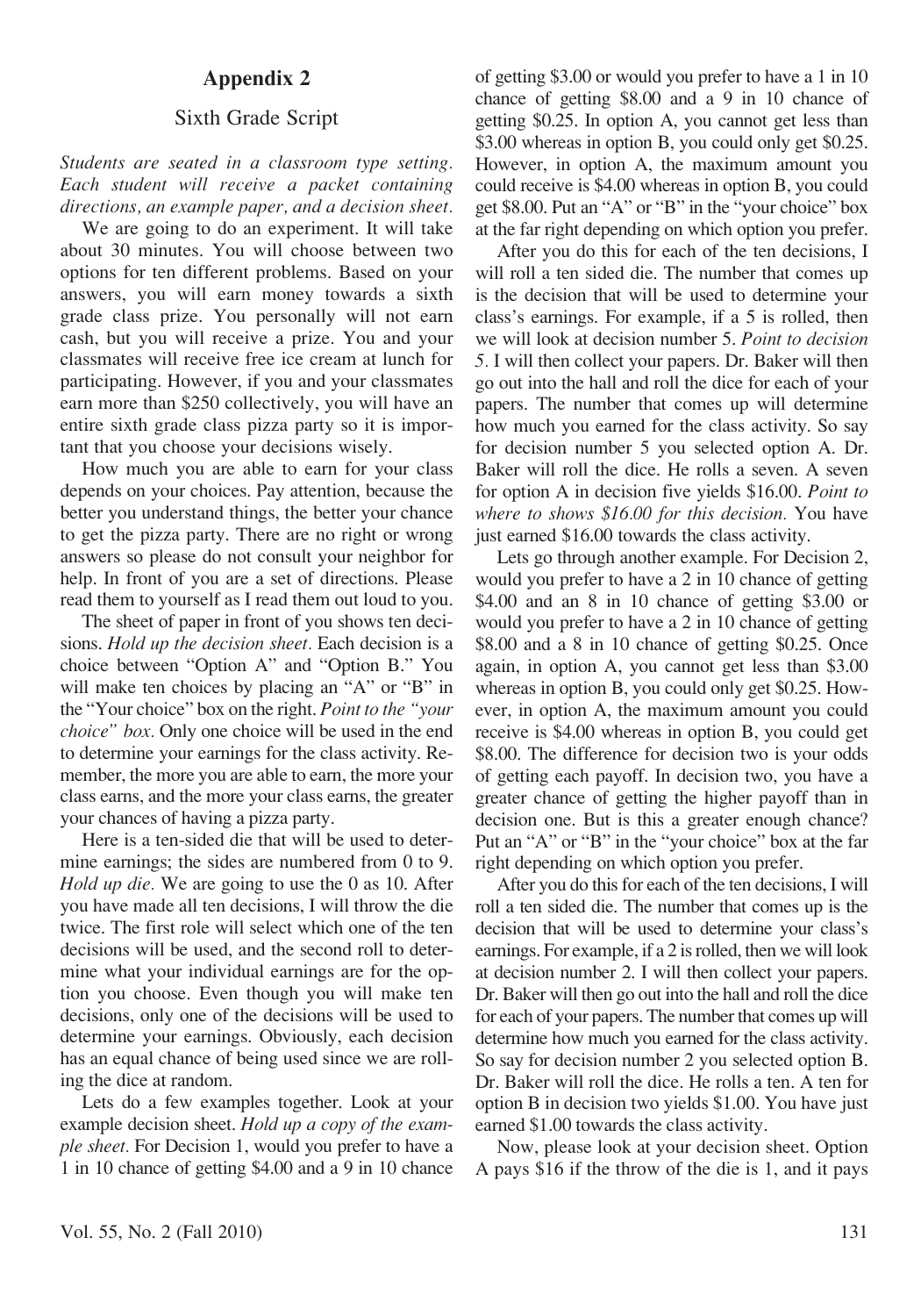\$12 if the throw is 2–10. Option B pays \$32 if the throw of the die is 1, and it pays \$1 if the throw is 2–10. The other decisions are similar.

After you have made all 10 choices, please turn your paper over. After everyone is finished, we will throw the ten-sided die once to select which one of the ten decisions will be used. I will then collect your papers. Dr. Baker will throw the die a second time to determine your money earnings for the Option you chose for that decision. Earnings will go toward either free ice cream at lunch or a pizza party.

Please keep in mind that there are no right or wrong answers. Remember that your answers are YOUR choices so please do not look at your neighbor's paper. The amount of money you can earn for each decision does not change, but your chances of earning that money change with each decision. Remember each decision has an equal chance of being selected. You will have as much time as you need.

Are there any questions?

## Appendix 3

## Adult Script

Students are seated in a classroom type setting. Each student will receive a packet containing directions, an example paper, and a decision sheet.

We are going to do an exercise. It will take about 30 minutes. You will choose between two options for ten different decisions. Based on your answers, you will earn money.

How much you are able to earn depends on your choices. Pay attention, because the better you understand things, the better your chance to get more money. There are no right or wrong answers so please do not consult your neighbor for help. We are now going to go over the instructions and an example. Please refer to your instructions sheet if needed.

Please look at the example decision sheet. It shows ten decisions. Hold up the example decision sheet. Each decision is a choice between "Option A" and "Option B." You will make ten choices by placing an "A" or "B" in the "Your choice" box on the right. Point to the "your choice" box. Even though you will make ten decisions, only one of the decisions will be used to determine your earnings. Since the decision is chosen at random, it is best to treat each decision as the chosen one, so think carefully about your choice for each decision.

Here is a ten-sided die that will be used to determine earnings; the sides are numbered from 0 to 9. Hold up die. We are going to use the 0 as 10. After you have made all ten decisions, I will throw the die twice. The first role will select which one of the ten decisions will be used. The second roll determines the payoff for the option you choose.

Lets do an example together. Look at your example decision sheet. (note: the example decision sheet contains different payoffs than the real decision sheet). In Decisions 1, the payoffs for Option A are \$5 if the die roll is 1–9 or \$6 if the die roll is 10. The payoffs for Option B are \$1 if the die roll is 1–9 or \$9 if the die roll is 10. Put an "A" or "B" in the "your choice" box at the far right to make your decisions. Notice, the payoffs for each decision remain the same, but the opportunity of receiving the payoff changes for each decision.

After you do this for each of the ten decisions, you will go out into the hall. I will roll a ten sided die. The number that comes up is the decision that will be used to determine your earnings. Roll die on student's desk, ask for verification of number. So, (number rolled) is the decision to be used. I will then roll the dice again. The number that comes up will determine the payoff you receive. Roll die again on different student's desk. Ask for verification. Since this roll was (number rolled), you would earn \_\_\_ if you chose Option A and you would earn \_\_\_ if you chose Option B.

Please keep in mind that there are no right or wrong answers. Remember that your answers are YOUR choices so please do not look at your neighbor's paper.

To summarize, you will make ten individual choices: for each decision you will choose between Option A and Option B. You may choose A for some decisions and B for others, and you may change choices and make them in any way you choose. You make a choice by writing clearly "A" or "B" in the "Your Choice" box to the right of each decision. After you have made all ten choices, please alert the experimenter. You will be instructed to go out into the hall. One die roll will determine which decision will be used. A second die roll will determine your earnings. You will be paid in cash and sign a receipt.

Are there any questions?

Look at the real decision sheet. Please be sure to fill in your gender and age.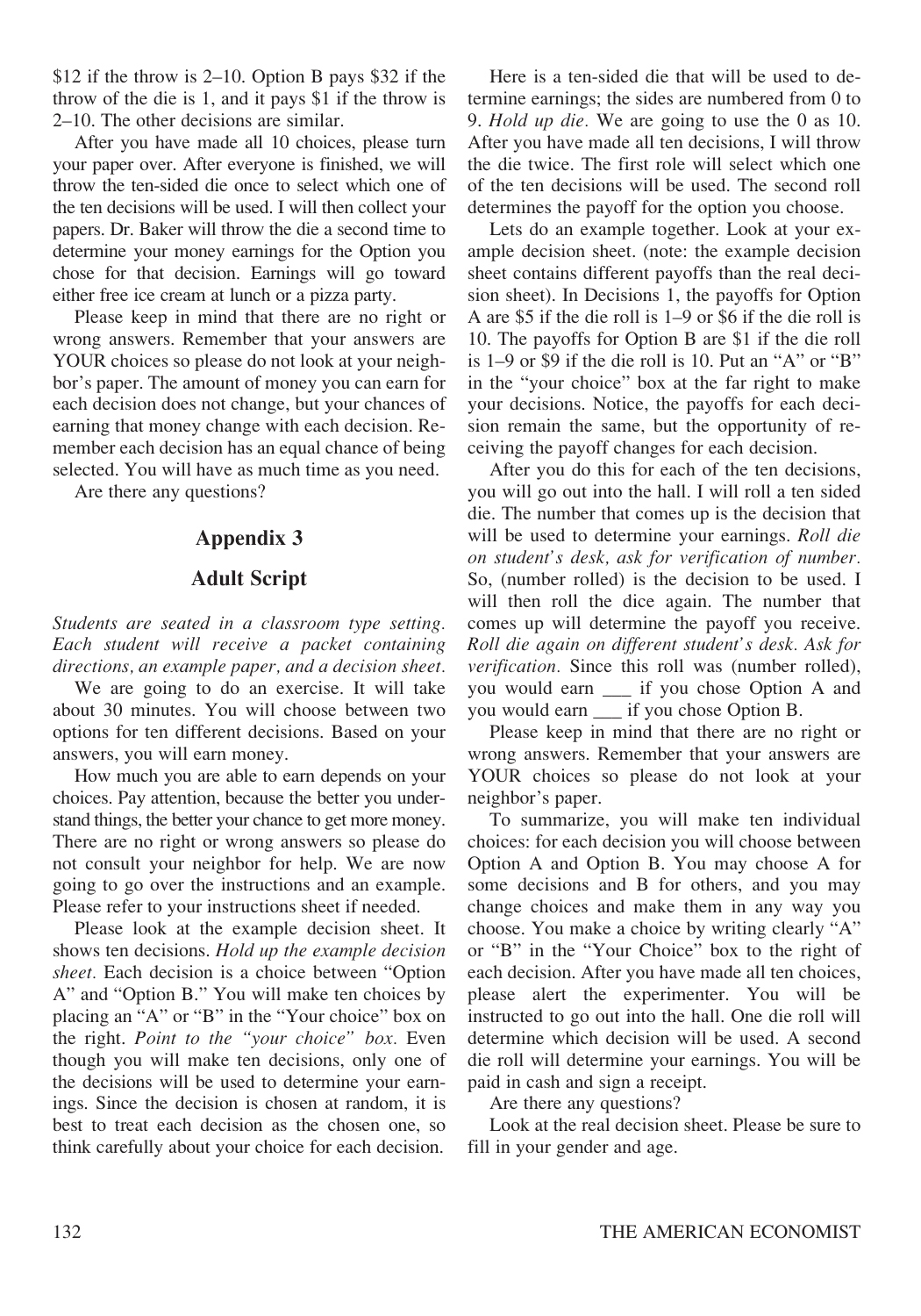# Appendix 4

EXAMPLE Decision Sheet

|             | Option A                         | Option B                         | Your Choice A or B |
|-------------|----------------------------------|----------------------------------|--------------------|
| Decision 1  | \$6.00 if throw of die is $1$    | \$9.00 if throw of die is $1$    |                    |
|             | \$5.00 if throw of die is $2-10$ | \$1.00 if throw of die is $2-10$ |                    |
| Decision 2  | \$6.00 if throw of die is $1-2$  | \$9.00 if throw of die is $1-2$  |                    |
|             | \$5.00 if throw of die is $3-10$ | \$1.00 if throw of die is $3-10$ |                    |
| Decision 3  | \$6.00 if throw of die is $1-3$  | \$9.00 if throw of die is $1-3$  |                    |
|             | \$5.00 if throw of die is $4-10$ | \$1.00 if throw of die is $4-10$ |                    |
| Decision 4  | \$6.00 if throw of die is $1-4$  | \$9.00 if throw of die is $1-4$  |                    |
|             | \$5.00 if throw of die is $5-10$ | \$1.00 if throw of die is $5-10$ |                    |
| Decision 5  | \$6.00 if throw of die is $1-5$  | \$9.00 if throw of die is $1-5$  |                    |
|             | \$5.00 if throw of die is $6-10$ | \$1.00 if throw of die is $6-10$ |                    |
| Decision 6  | \$6.00 if throw of die is $1-6$  | \$9.00 if throw of die is $1-6$  |                    |
|             | \$5.00 if throw of die is $7-10$ | \$1.00 if throw of die is $7-10$ |                    |
| Decision 7  | \$6.00 if throw of die is $1-7$  | \$9.00 if throw of die is $1-7$  |                    |
|             | \$5.00 if throw of die is $8-10$ | \$1.00 if throw of die is $8-10$ |                    |
| Decision 8  | $$6.00$ if throw of die is $1-8$ | \$9.00 if throw of die is $1-8$  |                    |
|             | \$5.00 if throw of die is $9-10$ | \$1.00 if throw of die is $9-10$ |                    |
| Decision 9  | \$6.00 if throw of die is $1-9$  | \$9.00 if throw of die is $1-9$  |                    |
|             | \$5.00 if throw of die is 10     | \$1.00 if throw of die is $10$   |                    |
| Decision 10 | \$6.00 if throw of die is $1-10$ | \$9.00 if throw of die is $1-10$ |                    |

# Appendix 5

# Raw Data

|              | 1    | $\overline{2}$ | $\mathbf{3}$ | 4                 | 5    | 6            | $\overline{7}$ | ${\bf 8}$      | $\boldsymbol{9}$ | 10               | <b>Total</b> |
|--------------|------|----------------|--------------|-------------------|------|--------------|----------------|----------------|------------------|------------------|--------------|
| $C-1$        |      |                | 1            |                   |      |              | 1              | $\overline{0}$ | $\mathbf{0}$     | $\boldsymbol{0}$ | 7            |
| $C-2$        |      | 0              | 0            |                   | 0    | 0            | $\theta$       | 0              | $\theta$         | $\Omega$         | 2            |
| $C-3$        |      | $\mathbf{0}$   | 0            |                   | 0    |              |                | 0              | $\Omega$         |                  | 5            |
| $C-4$        |      |                | $^{(1)}$     |                   |      |              |                | $\theta$       | $\mathbf{0}$     | $\theta$         |              |
| $C-5$        |      | 0              |              | $\Omega$          |      |              | $\Omega$       |                | 0                | $\Omega$         |              |
| $C-6$        |      |                | $\mathbf{0}$ | 0                 |      |              |                | 0              |                  | 0                |              |
| $C-7$        | 0    |                |              | $\Omega$          |      | 0            |                | 0              | $\Omega$         | $\overline{0}$   |              |
| $C-8$        |      |                |              | 0                 |      |              | $\theta$       | 0              | 0                | $\theta$         |              |
| $C-9$        |      |                |              |                   |      |              | 0              | 0              | 0                | $\Omega$         |              |
| $C-10$       |      | $\mathcal{L}$  |              | 0                 |      |              | 0              |                | 0                | 0                |              |
| $C-11$       |      |                | $\mathbf{0}$ |                   |      |              | 0              |                | 0                | $\Omega$         |              |
| $C-12$       |      |                |              |                   |      |              | 0              | 0              | 0                | 0                |              |
| $C-13$       |      |                |              |                   | 0    | $\mathbf{0}$ | 0              | 0              | 0                | $\Omega$         |              |
| $C-14$       |      |                |              |                   |      | 0            | 0              | 0              | 0                | 0                | 5            |
| $C-15$       |      |                |              |                   | 0    | 0            | 0              | 0              | 0                | 0                | 3.           |
| $C-16$       |      |                |              |                   |      |              |                | 0              | $\mathbf{0}$     | 0                |              |
| $C-17$       |      |                |              |                   |      |              | 0              | 0              | 0                | 0                |              |
| $C-18$       |      |                | 0            |                   |      | 0            | 0              | 0              | $\mathbf{0}$     | 0                | 3            |
| $C-19$       | 0    |                |              | $\mathbf{\Omega}$ |      | 0            | 0              | $\theta$       |                  | 0                | 3            |
| $C-20$       |      |                | 0            |                   | 0    |              | 0              |                | 0                | 0                |              |
| $C-21$       |      |                |              | 0                 | 0    |              | 0              | 0              | 0                | 0                | 3            |
| <b>Total</b> | 19   | 13             | 14           | 14                | 12   | 11           | 6              | 4              | 2                |                  | 96           |
| Average      | 0.90 | 0.62           | 0.67         | 0.67              | 0.57 | 0.52         | 0.29           | 0.19           | 0.10             | 0.05             | 4.57         |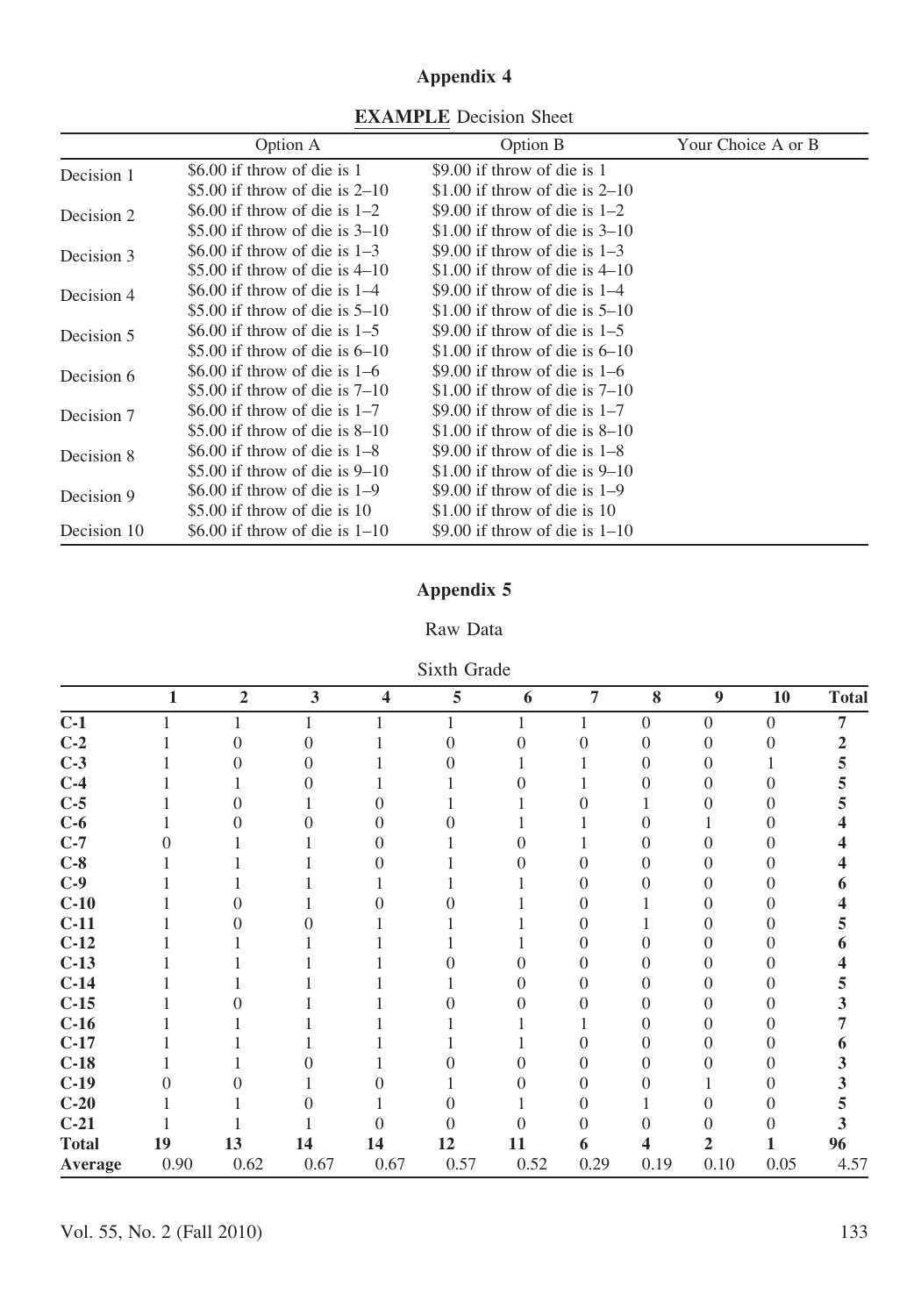# Appendix 6

Raw Data

|              | Adults |                |      |          |          |          |          |                  |                  |                |              |
|--------------|--------|----------------|------|----------|----------|----------|----------|------------------|------------------|----------------|--------------|
|              | 1      | $\overline{2}$ | 3    | 4        | 5        | 6        | 7        | 8                | $\boldsymbol{9}$ | 10             | <b>Total</b> |
| $M-1$        |        |                |      |          |          | 1        |          | $\theta$         | $\overline{0}$   | $\theta$       | 7            |
| $M-2$        |        |                |      |          |          |          |          | $\theta$         | $\overline{0}$   | 0              | 7            |
| $M-3$        |        |                |      |          | 0        | 0        | 0        | $\theta$         | $\theta$         | $\overline{0}$ |              |
| $M-4$        |        |                |      |          |          |          | 0        | $\Omega$         | $\Omega$         | 0              | 6            |
| $M-5$        |        |                |      |          |          | 0        |          | $\theta$         |                  | 0              |              |
| $M-6$        |        |                | 0    | $\theta$ |          |          | 0        |                  | $\theta$         | 0              | 5            |
| $M-7$        |        |                |      |          |          |          |          |                  |                  | 0              | 9            |
| $M-8$        |        |                |      | $\theta$ | $\Omega$ | $\theta$ | $\theta$ | $\Omega$         | $\Omega$         | 0              | 3            |
| $M-9$        |        |                |      |          |          | 0        | 0        | $\theta$         | $\theta$         | 0              | 5            |
| $M-10$       |        |                |      |          |          |          | $\theta$ | $\theta$         | $\overline{0}$   | 0              | 6            |
| $M-11$       |        |                |      |          |          |          | 0        | $\theta$         | $\theta$         | $\theta$       | 6            |
| $M-12$       |        |                |      |          | $\theta$ | $\theta$ | $\theta$ | $\Omega$         | $\overline{0}$   | 0              |              |
| $M-13$       |        |                |      |          |          |          | 0        | $\theta$         | $\theta$         | 0              | 6            |
| $M-14$       |        |                |      |          |          |          | $\theta$ | $\theta$         | $\theta$         | $\theta$       | 6            |
| $M-15$       |        |                |      |          | 0        | 0        | 0        | $\theta$         | $\theta$         | 0              | 4            |
| $M-16$       |        |                |      |          |          | $\theta$ | $\theta$ | $\boldsymbol{0}$ | $\boldsymbol{0}$ | $\overline{0}$ | 5            |
| $M-17$       |        |                |      |          |          |          | 0        | $\Omega$         | $\theta$         | 0              | 6            |
| $M-18$       |        |                |      |          |          |          | 0        | $\Omega$         | $\theta$         | 0              | h            |
| $M-19$       |        |                |      |          |          |          | 0        | $\Omega$         | $\theta$         | 0              | 6            |
| $M-20$       |        |                |      |          |          |          |          | $\Omega$         | $\theta$         | 0              |              |
| $M-21$       |        |                |      |          |          |          | 0        | $\Omega$         | $\Omega$         | 0              | 6            |
| <b>Total</b> | 21     | 21             | 20   | 19       | 17       | 14       | 5        | 2                | 2                | 0              | 121          |
| Average      | 1.00   | 1.00           | 0.95 | 0.90     | $0.81\,$ | 0.67     | 0.24     | 0.10             | 0.10             | $0.00\,$       | 5.67         |

# **Notes**

- 1. Specifically, Reyna and Ellis (1994) showed that young children (age 4) did not use levels of risk to guide their decisions, while older children (age 11) did choose a gamble less frequently as its riskiness increased. Further, the choices of older children were more susceptible to framing issues (gains vs. losses), while this effect was not present in young children. Schlottmann (2001) showed that children (ages 6 and 9) were able to use expected values to guide their decision making for risky choices. In contrast to Schlottmann, Levin et al. (2007) show that younger children (ages 5–7) are not sensitive to expected value changes in their decision making, and both younger and older children (ages 8–11) made more risky decisions than adults when it was disadvantageous to do so.
- 2. Levin et al. (2007) contains a nice summary of the neuropsychology literature explaining brain development related to adaptive decision making.
- 3. A person acting as risk neutral would choose the option with the greatest expected value. In this experiment, Option A has the greater expected value for decisions 1–4 and Option B has the greater expected value for decisions  $5-10.$
- 4. Of course the strength of the experimental results would increase with an increase in sample. However, it was not feasible for this study due to limited funding. The sample sizes are in line with other economics experimental research. Additionally, it would be useful to test individuals older than 21 for the adult group to see if the results hold across older age groups. Harbaugh et al. (2002) do find that college students and older adults have the